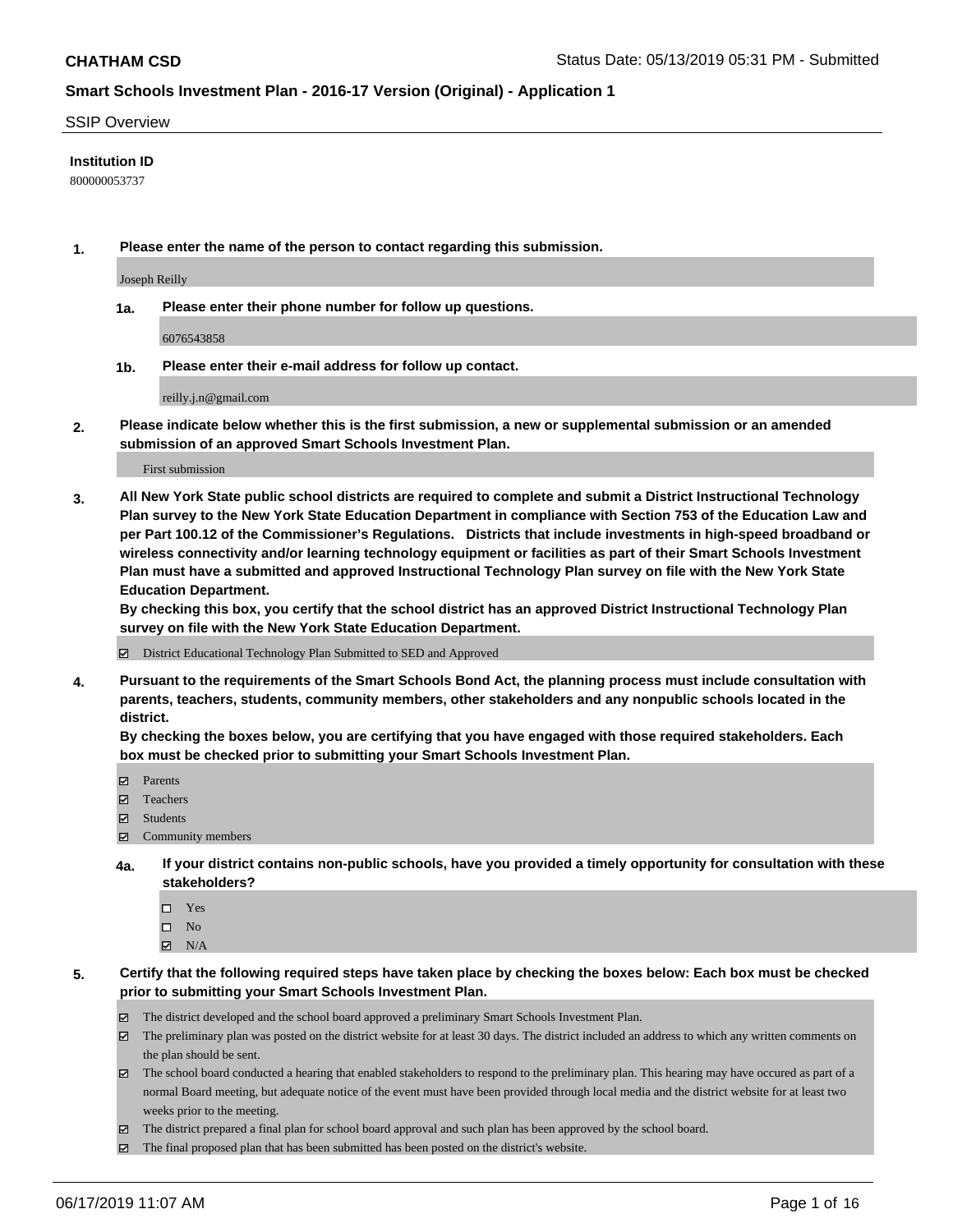SSIP Overview

**5a. Please upload the proposed Smart Schools Investment Plan (SSIP) that was posted on the district's website, along with any supporting materials. Note that this should be different than your recently submitted Educational Technology Survey. The Final SSIP, as approved by the School Board, should also be posted on the website and remain there during the course of the projects contained therein.**

Smart-Schools-Presentation-4-10-18.pdf

**5b. Enter the webpage address where the final Smart Schools Investment Plan is posted. The Plan should remain posted for the life of the included projects.**

http://www.chathamcentralschools.com/2018/04/20/smart-schools-bond-act-investment-plan/

**6. Please enter an estimate of the total number of students and staff that will benefit from this Smart Schools Investment Plan based on the cumulative projects submitted to date.**

1,250

**7. An LEA/School District may partner with one or more other LEA/School Districts to form a consortium to pool Smart Schools Bond Act funds for a project that meets all other Smart School Bond Act requirements. Each school district participating in the consortium will need to file an approved Smart Schools Investment Plan for the project and submit a signed Memorandum of Understanding that sets forth the details of the consortium including the roles of each respective district.**

 $\Box$  The district plans to participate in a consortium to partner with other school district(s) to implement a Smart Schools project.

### **8. Please enter the name and 6-digit SED Code for each LEA/School District participating in the Consortium.**

| Partner LEA/District | <b>ISED BEDS Code</b> |
|----------------------|-----------------------|
| (No Response)        | (No Response)         |

#### **9. Please upload a signed Memorandum of Understanding with all of the participating Consortium partners.**

(No Response)

**10. Your district's Smart Schools Bond Act Allocation is:**

\$624,158

**11. Enter the budget sub-allocations by category that you are submitting for approval at this time. If you are not budgeting SSBA funds for a category, please enter 0 (zero.) If the value entered is \$0, you will not be required to complete that survey question.**

|                                       | Sub-<br>Allocations |
|---------------------------------------|---------------------|
| School Connectivity                   | $\overline{0}$      |
| Connectivity Projects for Communities | $\overline{0}$      |
| <b>Classroom Technology</b>           | $\overline{0}$      |
| Pre-Kindergarten Classrooms           | $\Omega$            |
| Replace Transportable Classrooms      | $\mathbf 0$         |
| High-Tech Security Features           | 173,444             |
| Totals:                               | 173,444             |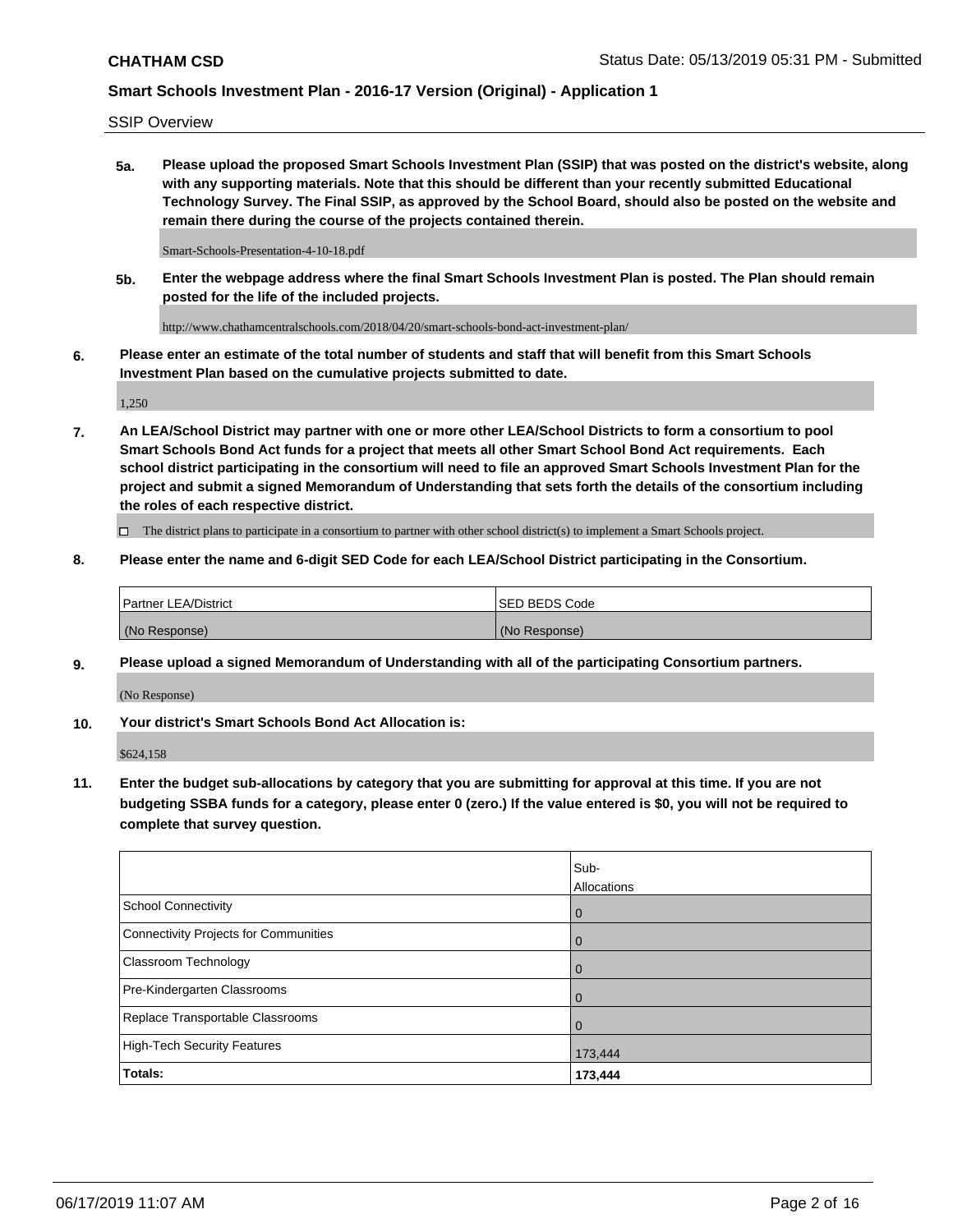School Connectivity

- **1. In order for students and faculty to receive the maximum benefit from the technology made available under the Smart Schools Bond Act, their school buildings must possess sufficient connectivity infrastructure to ensure that devices can be used during the school day. Smart Schools Investment Plans must demonstrate that:**
	- **• sufficient infrastructure that meets the Federal Communications Commission's 100 Mbps per 1,000 students standard currently exists in the buildings where new devices will be deployed, or**
	- **• is a planned use of a portion of Smart Schools Bond Act funds, or**
	- **• is under development through another funding source.**

**Smart Schools Bond Act funds used for technology infrastructure or classroom technology investments must increase the number of school buildings that meet or exceed the minimum speed standard of 100 Mbps per 1,000 students and staff within 12 months. This standard may be met on either a contracted 24/7 firm service or a "burstable" capability. If the standard is met under the burstable criteria, it must be:**

**1. Specifically codified in a service contract with a provider, and**

**2. Guaranteed to be available to all students and devices as needed, particularly during periods of high demand, such as computer-based testing (CBT) periods.**

**Please describe how your district already meets or is planning to meet this standard within 12 months of plan submission.**

(No Response)

**1a. If a district believes that it will be impossible to meet this standard within 12 months, it may apply for a waiver of this requirement, as described on the Smart Schools website. The waiver must be filed and approved by SED prior to submitting this survey.**

 $\Box$  By checking this box, you are certifying that the school district has an approved waiver of this requirement on file with the New York State Education Department.

#### **2. Connectivity Speed Calculator (Required)**

|                         | l Number of<br><b>Students</b> | Multiply by<br>100 Kbps | Divide by 1000 Current Speed<br>to Convert to<br>Required<br>l Speed in Mb | lin Mb           | Expected<br>Speed to be<br>Attained Within   Required<br>12 Months | <b>Expected Date</b><br>When<br>Speed Will be<br>Met |
|-------------------------|--------------------------------|-------------------------|----------------------------------------------------------------------------|------------------|--------------------------------------------------------------------|------------------------------------------------------|
| <b>Calculated Speed</b> | (No<br>Response)               | (No Response)           | (No<br>Response)                                                           | (No<br>Response) | (No<br>Response)                                                   | (No<br>Response)                                     |

**3. Describe how you intend to use Smart Schools Bond Act funds for high-speed broadband and/or wireless connectivity projects in school buildings.**

(No Response)

**4. Describe the linkage between the district's District Instructional Technology Plan and the proposed projects. (There should be a link between your response to this question and your response to Question 1 in Part E. Curriculum and Instruction "What are the district's plans to use digital connectivity and technology to improve teaching and learning?)**

(No Response)

**5. If the district wishes to have students and staff access the Internet from wireless devices within the school building, or in close proximity to it, it must first ensure that it has a robust Wi-Fi network in place that has sufficient bandwidth to meet user demand.**

**Please describe how you have quantified this demand and how you plan to meet this demand.**

(No Response)

**6. As indicated on Page 5 of the guidance, the Office of Facilities Planning will have to conduct a preliminary review**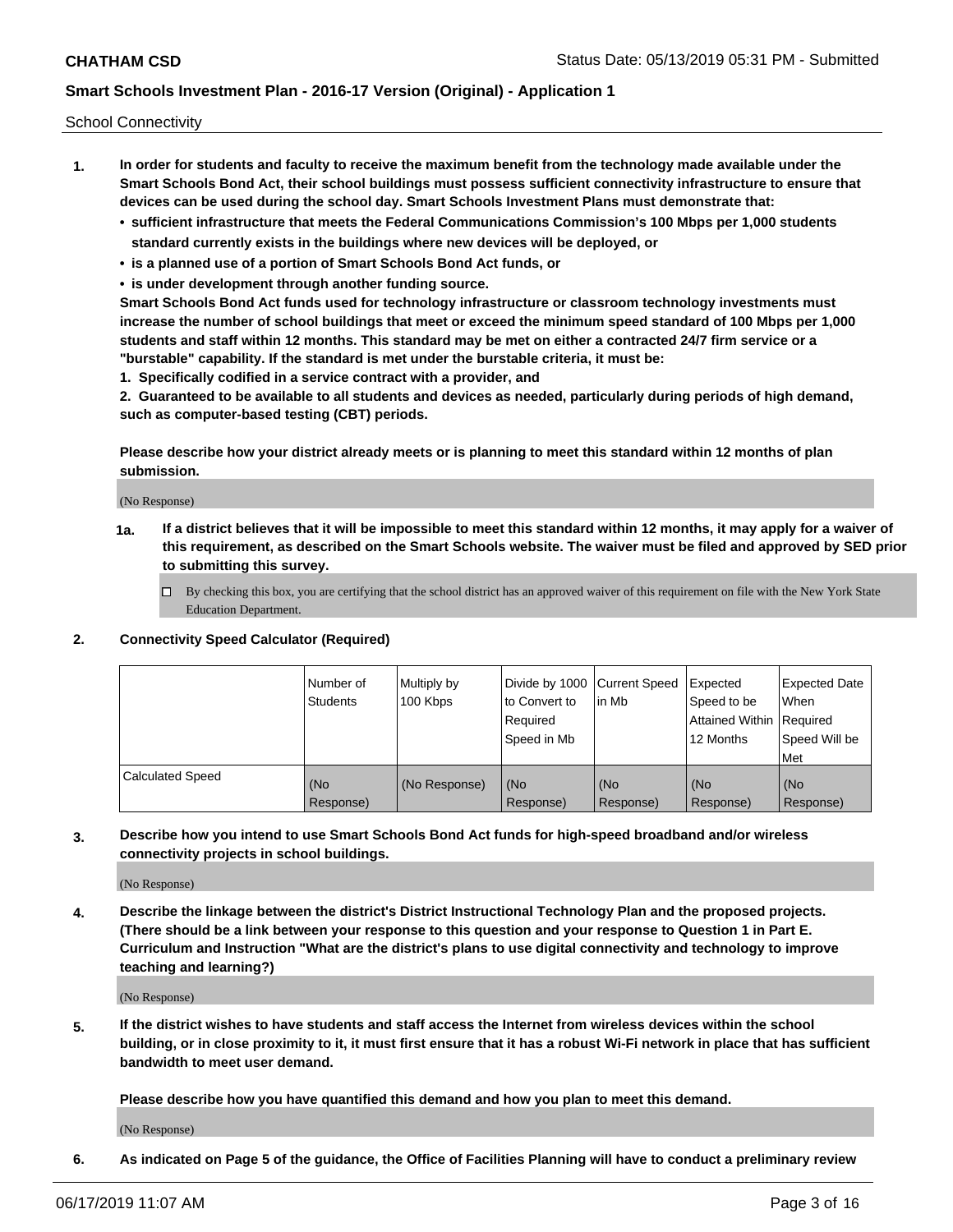School Connectivity

**of all capital projects, including connectivity projects.**

**Please indicate on a separate row each project number given to you by the Office of Facilities Planning.**

| Project Number |  |
|----------------|--|
|                |  |
|                |  |
|                |  |
| (No Response)  |  |
|                |  |
|                |  |
|                |  |

**7. Certain high-tech security and connectivity infrastructure projects may be eligible for an expedited review process as determined by the Office of Facilities Planning.**

**Was your project deemed eligible for streamlined review?**

(No Response)

**8. Include the name and license number of the architect or engineer of record.**

| Name          | License Number |
|---------------|----------------|
| (No Response) | (No Response)  |

**9. If you are submitting an allocation for School Connectivity complete this table. Note that the calculated Total at the bottom of the table must equal the Total allocation for this category that you entered in the SSIP Overview overall budget.** 

|                                            | Sub-              |
|--------------------------------------------|-------------------|
|                                            | <b>Allocation</b> |
| Network/Access Costs                       | (No Response)     |
| <b>Outside Plant Costs</b>                 | (No Response)     |
| School Internal Connections and Components | (No Response)     |
| <b>Professional Services</b>               | (No Response)     |
| Testing                                    | (No Response)     |
| <b>Other Upfront Costs</b>                 | (No Response)     |
| <b>Other Costs</b>                         | (No Response)     |
| Totals:                                    | 0                 |

**10. Please detail the type, quantity, per unit cost and total cost of the eligible items under each sub-category. This is especially important for any expenditures listed under the "Other" category. All expenditures must be eligible for tax-exempt financing to be reimbursed through the SSBA. Sufficient detail must be provided so that we can verify this is the case. If you have any questions, please contact us directly through smartschools@nysed.gov. NOTE: Wireless Access Points should be included in this category, not under Classroom Educational Technology, except those that will be loaned/purchased for nonpublic schools.**

| Select the allowable expenditure | Item to be purchased | Quantity      | Cost per Item | <b>Total Cost</b> |
|----------------------------------|----------------------|---------------|---------------|-------------------|
| type.                            |                      |               |               |                   |
| Repeat to add another item under |                      |               |               |                   |
| each type.                       |                      |               |               |                   |
| (No Response)                    | (No Response)        | (No Response) | (No Response) | (No Response)     |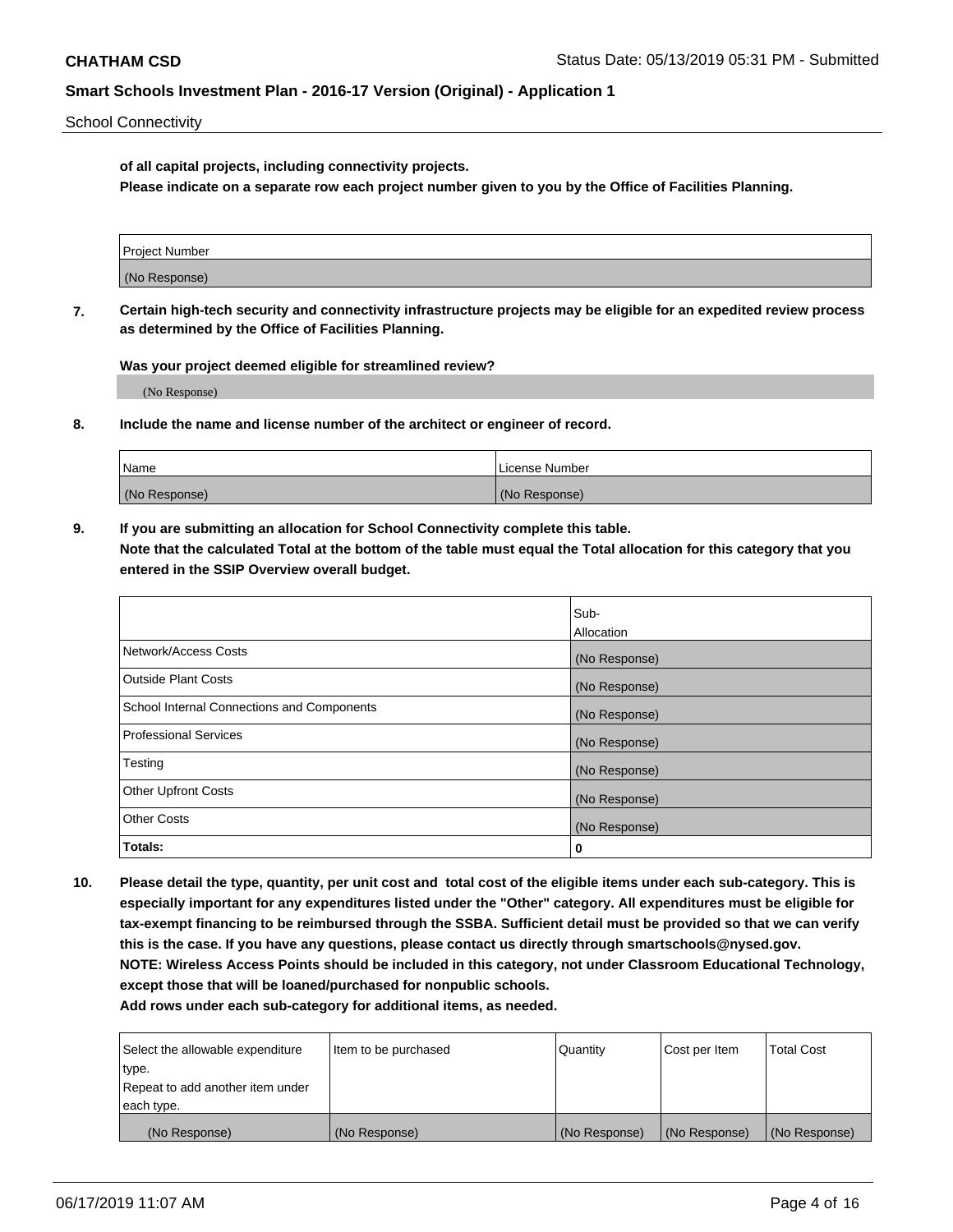Community Connectivity (Broadband and Wireless)

**1. Describe how you intend to use Smart Schools Bond Act funds for high-speed broadband and/or wireless connectivity projects in the community.**

(No Response)

**2. Please describe how the proposed project(s) will promote student achievement and increase student and/or staff access to the Internet in a manner that enhances student learning and/or instruction outside of the school day and/or school building.**

(No Response)

**3. Community connectivity projects must comply with all the necessary local building codes and regulations (building and related permits are not required prior to plan submission).**

 $\Box$  I certify that we will comply with all the necessary local building codes and regulations.

**4. Please describe the physical location of the proposed investment.**

(No Response)

**5. Please provide the initial list of partners participating in the Community Connectivity Broadband Project, along with their Federal Tax Identification (Employer Identification) number.**

| <b>Project Partners</b> | Federal ID#   |
|-------------------------|---------------|
| (No Response)           | (No Response) |

**6. If you are submitting an allocation for Community Connectivity, complete this table.**

**Note that the calculated Total at the bottom of the table must equal the Total allocation for this category that you entered in the SSIP Overview overall budget.**

|                                    | Sub-Allocation |
|------------------------------------|----------------|
| Network/Access Costs               | (No Response)  |
| <b>Outside Plant Costs</b>         | (No Response)  |
| <b>Tower Costs</b>                 | (No Response)  |
| <b>Customer Premises Equipment</b> | (No Response)  |
| <b>Professional Services</b>       | (No Response)  |
| Testing                            | (No Response)  |
| <b>Other Upfront Costs</b>         | (No Response)  |
| <b>Other Costs</b>                 | (No Response)  |
| Totals:                            | 0              |

**7. Please detail the type, quantity, per unit cost and total cost of the eligible items under each sub-category. This is especially important for any expenditures listed under the "Other" category. All expenditures must be capital-bond eligible to be reimbursed through the SSBA. If you have any questions, please contact us directly through smartschools@nysed.gov.**

| Select the allowable expenditure | Item to be purchased | Quantity      | Cost per Item | <b>Total Cost</b> |
|----------------------------------|----------------------|---------------|---------------|-------------------|
| type.                            |                      |               |               |                   |
| Repeat to add another item under |                      |               |               |                   |
| each type.                       |                      |               |               |                   |
| (No Response)                    | (No Response)        | (No Response) | (No Response) | (No Response)     |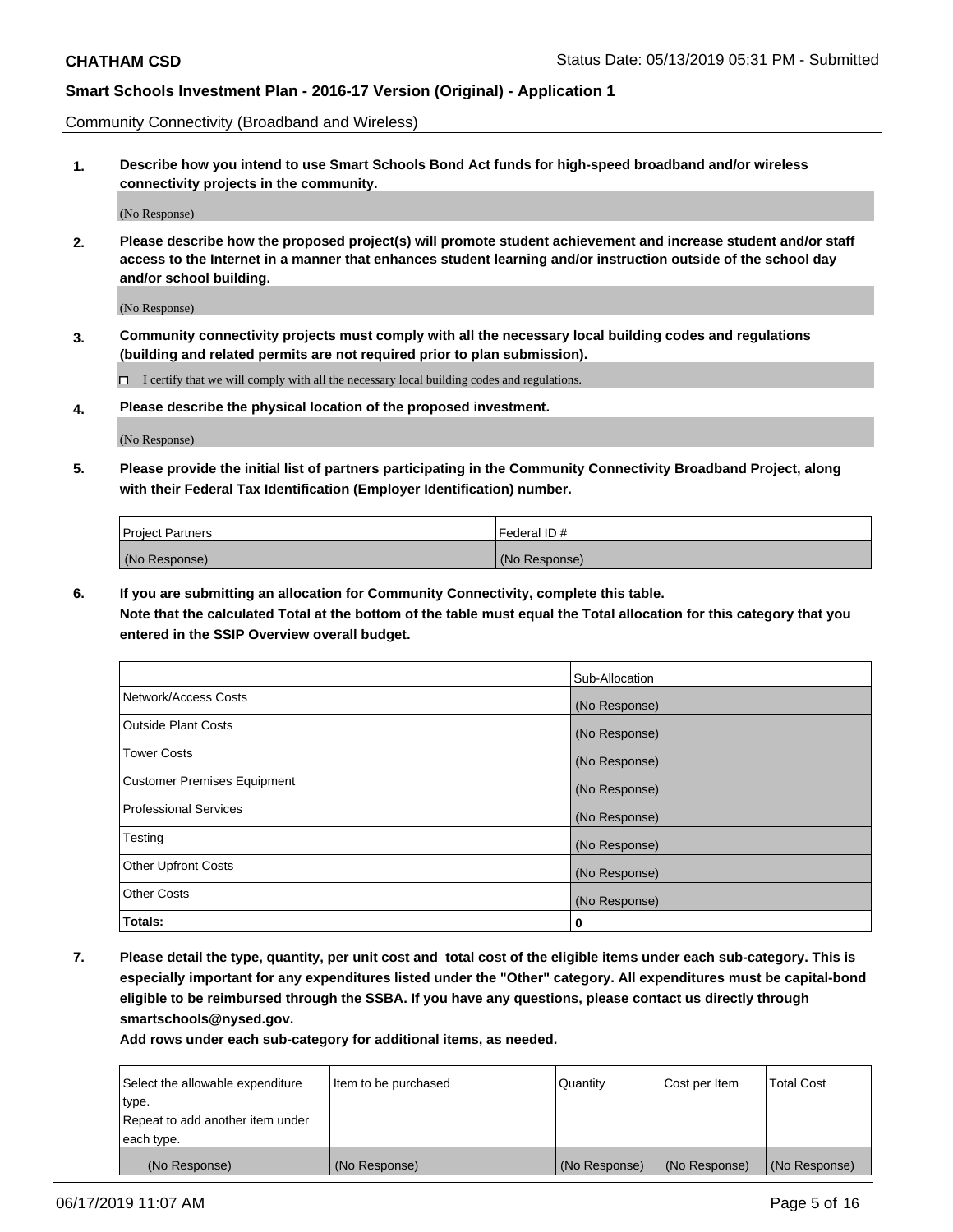### Classroom Learning Technology

**1. In order for students and faculty to receive the maximum benefit from the technology made available under the Smart Schools Bond Act, their school buildings must possess sufficient connectivity infrastructure to ensure that devices can be used during the school day. Smart Schools Investment Plans must demonstrate that sufficient infrastructure that meets the Federal Communications Commission's 100 Mbps per 1,000 students standard currently exists in the buildings where new devices will be deployed, or is a planned use of a portion of Smart Schools Bond Act funds, or is under development through another funding source. Smart Schools Bond Act funds used for technology infrastructure or classroom technology investments must increase the number of school buildings that meet or exceed the minimum speed standard of 100 Mbps per 1,000 students and staff within 12 months. This standard may be met on either a contracted 24/7 firm service or a**

**"burstable" capability. If the standard is met under the burstable criteria, it must be:**

**1. Specifically codified in a service contract with a provider, and**

**2. Guaranteed to be available to all students and devices as needed, particularly during periods of high demand, such as computer-based testing (CBT) periods.**

**Please describe how your district already meets or is planning to meet this standard within 12 months of plan submission.**

(No Response)

- **1a. If a district believes that it will be impossible to meet this standard within 12 months, it may apply for a waiver of this requirement, as described on the Smart Schools website. The waiver must be filed and approved by SED prior to submitting this survey.**
	- By checking this box, you are certifying that the school district has an approved waiver of this requirement on file with the New York State Education Department.

### **2. Connectivity Speed Calculator (Required)**

|                         | I Number of<br>Students | Multiply by<br>100 Kbps | to Convert to<br>Required<br>Speed in Mb | Divide by 1000 Current Speed Expected<br>lin Mb | Speed to be<br>Attained Within Required<br>12 Months | Expected Date<br>When<br>Speed Will be<br>Met |
|-------------------------|-------------------------|-------------------------|------------------------------------------|-------------------------------------------------|------------------------------------------------------|-----------------------------------------------|
| <b>Calculated Speed</b> | (No<br>Response)        | (No Response)           | (No<br>Response)                         | (No<br>Response)                                | (No<br>Response)                                     | (No<br>Response)                              |

**3. If the district wishes to have students and staff access the Internet from wireless devices within the school building, or in close proximity to it, it must first ensure that it has a robust Wi-Fi network in place that has sufficient bandwidth to meet user demand.**

**Please describe how you have quantified this demand and how you plan to meet this demand.**

(No Response)

**4. All New York State public school districts are required to complete and submit an Instructional Technology Plan survey to the New York State Education Department in compliance with Section 753 of the Education Law and per Part 100.12 of the Commissioner's Regulations.**

**Districts that include educational technology purchases as part of their Smart Schools Investment Plan must have a submitted and approved Instructional Technology Plan survey on file with the New York State Education Department.**

- $\Box$  By checking this box, you are certifying that the school district has an approved Instructional Technology Plan survey on file with the New York State Education Department.
- **5. Describe the devices you intend to purchase and their compatibility with existing or planned platforms or systems. Specifically address the adequacy of each facility's electrical, HVAC and other infrastructure necessary to install and support the operation of the planned technology.**

(No Response)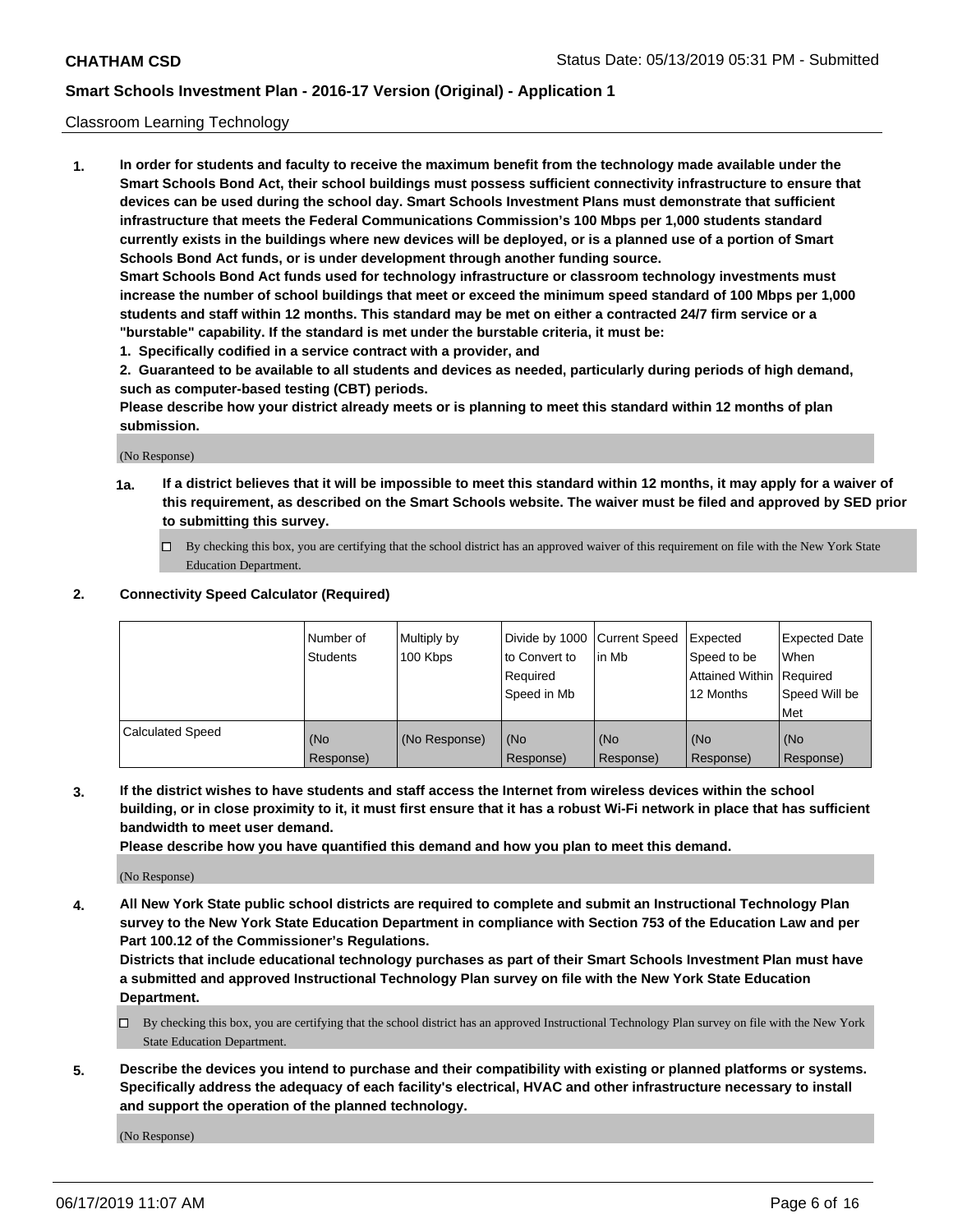### Classroom Learning Technology

- **6. Describe how the proposed technology purchases will:**
	- **> enhance differentiated instruction;**
	- **> expand student learning inside and outside the classroom;**
	- **> benefit students with disabilities and English language learners; and**
	- **> contribute to the reduction of other learning gaps that have been identified within the district.**

**The expectation is that districts will place a priority on addressing the needs of students who struggle to succeed in a rigorous curriculum. Responses in this section should specifically address this concern and align with the district's Instructional Technology Plan (in particular Question 2 of E. Curriculum and Instruction: "Does the district's instructional technology plan address the needs of students with disabilities to ensure equitable access to instruction, materials and assessments?" and Question 3 of the same section: "Does the district's instructional technology plan address the provision of assistive technology specifically for students with disabilities to ensure access to and participation in the general curriculum?"**

(No Response)

**7. Where appropriate, describe how the proposed technology purchases will enhance ongoing communication with parents and other stakeholders and help the district facilitate technology-based regional partnerships, including distance learning and other efforts.**

(No Response)

**8. Describe the district's plan to provide professional development to ensure that administrators, teachers and staff can employ the technology purchased to enhance instruction successfully.**

**Note: This response should be aligned and expanded upon in accordance with your district's response to Question 1 of F. Professional Development of your Instructional Technology Plan: "Please provide a summary of professional development offered to teachers and staff, for the time period covered by this plan, to support technology to enhance teaching and learning. Please include topics, audience and method of delivery within your summary."**

(No Response)

- **9. Districts must contact the SUNY/CUNY teacher preparation program that supplies the largest number of the district's new teachers to request advice on innovative uses and best practices at the intersection of pedagogy and educational technology.**
	- By checking this box, you certify that you have contacted the SUNY/CUNY teacher preparation program that supplies the largest number of your new teachers to request advice on these issues.
	- **9a. Please enter the name of the SUNY or CUNY Institution that you contacted.**

(No Response)

**9b. Enter the primary Institution phone number.**

(No Response)

**9c. Enter the name of the contact person with whom you consulted and/or will be collaborating with on innovative uses of technology and best practices.**

(No Response)

**10. A district whose Smart Schools Investment Plan proposes the purchase of technology devices and other hardware must account for nonpublic schools in the district.**

**Are there nonpublic schools within your school district?**

Yes

 $\square$  No

**11. Nonpublic Classroom Technology Loan Calculator**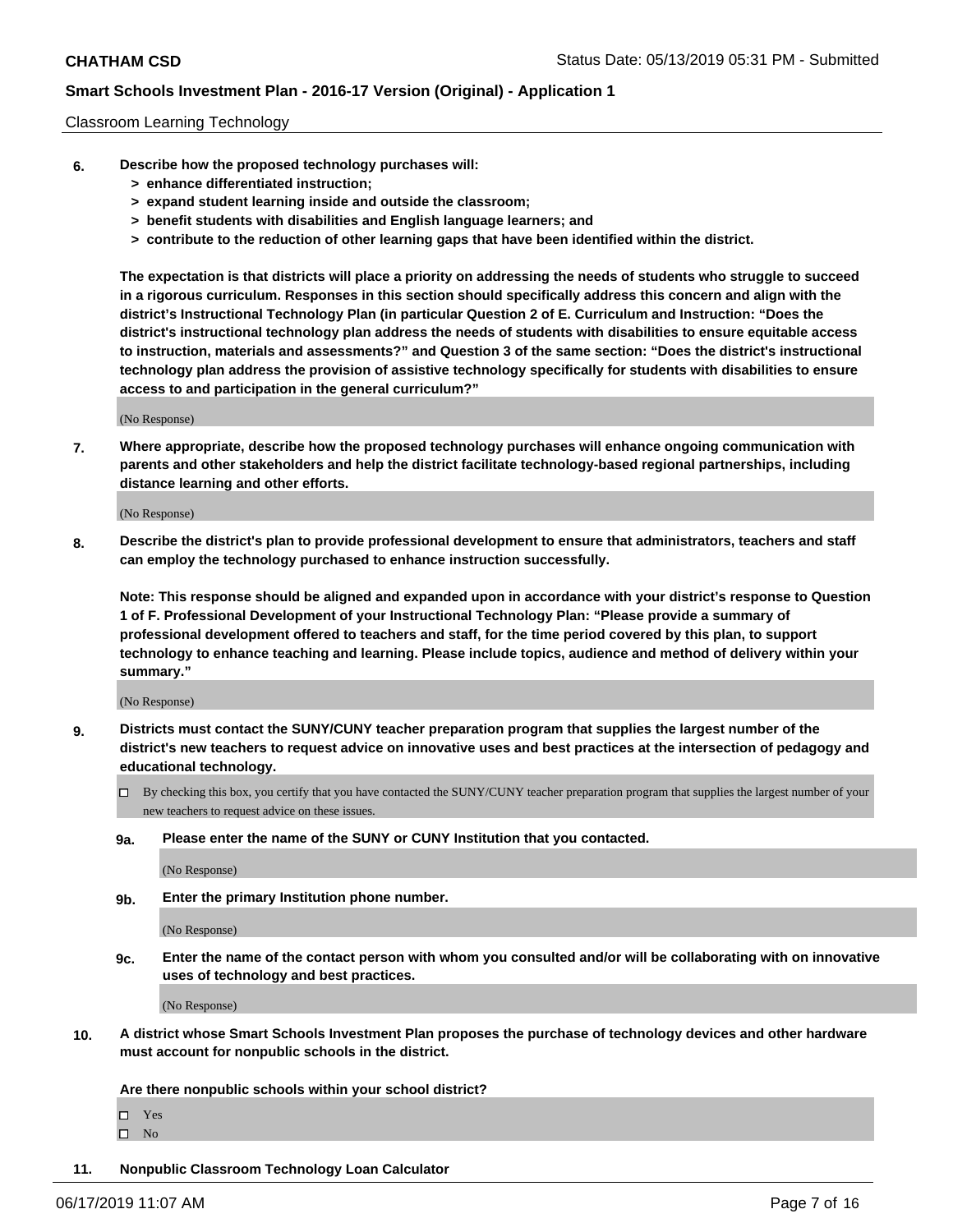### Classroom Learning Technology

**The Smart Schools Bond Act provides that any Classroom Learning Technology purchases made using Smart Schools funds shall be lent, upon request, to nonpublic schools in the district. However, no school district shall be required to loan technology in amounts greater than the total obtained and spent on technology pursuant to the Smart Schools Bond Act and the value of such loan may not exceed the total of \$250 multiplied by the nonpublic school enrollment in the base year at the time of enactment. See:**

**http://www.p12.nysed.gov/mgtserv/smart\_schools/docs/Smart\_Schools\_Bond\_Act\_Guidance\_04.27.15\_Final.pdf.**

|                                       | 1. Classroom<br>Technology<br>Sub-allocation | 2. Public<br>l Enrollment<br>(2014-15) | l 3. Nonpublic<br>l Enrollment<br>$(2014 - 15)$ | l 4. Sum of<br>l Public and<br>l Nonpublic<br>Enrollment                                      | 15. Total Per<br>Pupil Sub-<br>l allocation | l 6. Total<br>Nonpublic Loan<br>Amount |
|---------------------------------------|----------------------------------------------|----------------------------------------|-------------------------------------------------|-----------------------------------------------------------------------------------------------|---------------------------------------------|----------------------------------------|
| Calculated Nonpublic Loan<br>l Amount |                                              |                                        |                                                 | (No Response)   (No Response)   (No Response)   (No Response)   (No Response)   (No Response) |                                             |                                        |

**12. To ensure the sustainability of technology purchases made with Smart Schools funds, districts must demonstrate a long-term plan to maintain and replace technology purchases supported by Smart Schools Bond Act funds. This sustainability plan shall demonstrate a district's capacity to support recurring costs of use that are ineligible for Smart Schools Bond Act funding such as device maintenance, technical support, Internet and wireless fees, maintenance of hotspots, staff professional development, building maintenance and the replacement of incidental items. Further, such a sustainability plan shall include a long-term plan for the replacement of purchased devices and equipment at the end of their useful life with other funding sources.**

 $\Box$  By checking this box, you certify that the district has a sustainability plan as described above.

**13. Districts must ensure that devices purchased with Smart Schools Bond funds will be distributed, prepared for use, maintained and supported appropriately. Districts must maintain detailed device inventories in accordance with generally accepted accounting principles.**

By checking this box, you certify that the district has a distribution and inventory management plan and system in place.

**14. If you are submitting an allocation for Classroom Learning Technology complete this table. Note that the calculated Total at the bottom of the table must equal the Total allocation for this category that you entered in the SSIP Overview overall budget.**

|                          | Sub-Allocation |
|--------------------------|----------------|
| Interactive Whiteboards  | (No Response)  |
| <b>Computer Servers</b>  | (No Response)  |
| <b>Desktop Computers</b> | (No Response)  |
| <b>Laptop Computers</b>  | (No Response)  |
| <b>Tablet Computers</b>  | (No Response)  |
| <b>Other Costs</b>       | (No Response)  |
| Totals:                  | 0              |

**15. Please detail the type, quantity, per unit cost and total cost of the eligible items under each sub-category. This is especially important for any expenditures listed under the "Other" category. All expenditures must be capital-bond eligible to be reimbursed through the SSBA. If you have any questions, please contact us directly through smartschools@nysed.gov.**

**Please specify in the "Item to be Purchased" field which specific expenditures and items are planned to meet the district's nonpublic loan requirement, if applicable.**

**NOTE: Wireless Access Points that will be loaned/purchased for nonpublic schools should ONLY be included in this category, not under School Connectivity, where public school districts would list them.**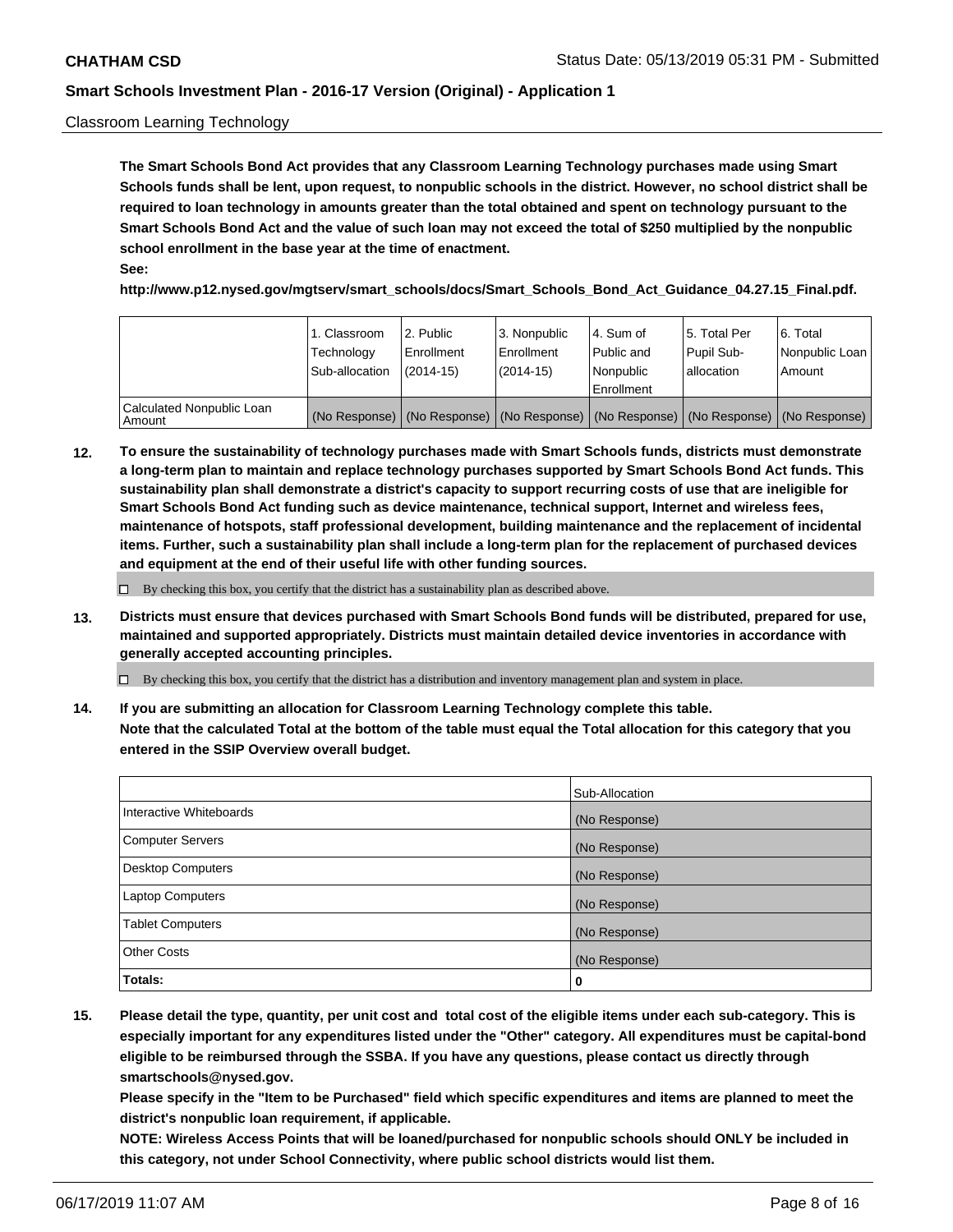Classroom Learning Technology

| Select the allowable expenditure | Iltem to be Purchased | Quantity      | Cost per Item | <b>Total Cost</b> |
|----------------------------------|-----------------------|---------------|---------------|-------------------|
| type.                            |                       |               |               |                   |
| Repeat to add another item under |                       |               |               |                   |
| each type.                       |                       |               |               |                   |
| (No Response)                    | (No Response)         | (No Response) | (No Response) | (No Response)     |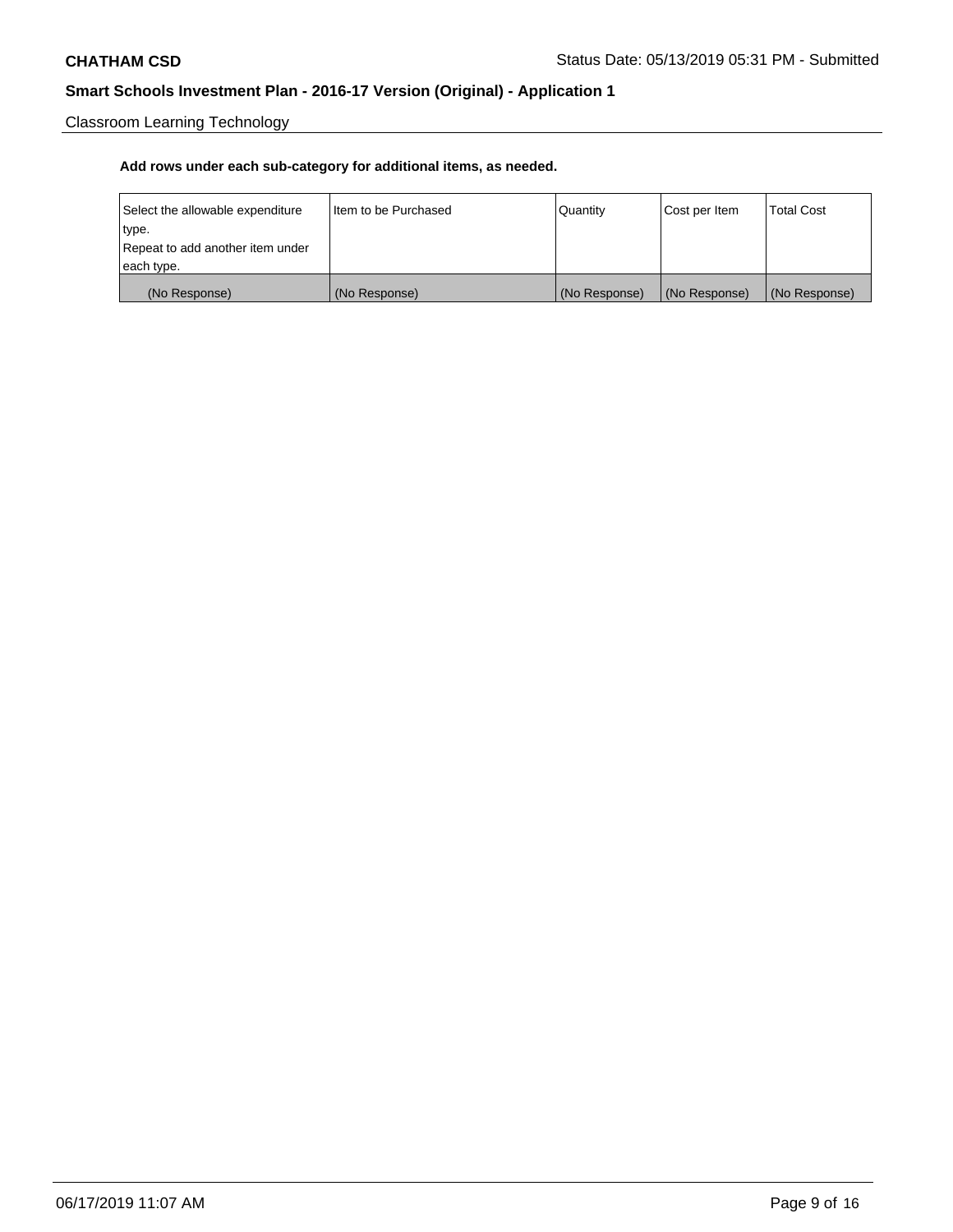### Pre-Kindergarten Classrooms

**1. Provide information regarding how and where the district is currently serving pre-kindergarten students and justify the need for additional space with enrollment projections over 3 years.**

(No Response)

- **2. Describe the district's plan to construct, enhance or modernize education facilities to accommodate prekindergarten programs. Such plans must include:**
	- **Specific descriptions of what the district intends to do to each space;**
	- **An affirmation that pre-kindergarten classrooms will contain a minimum of 900 square feet per classroom;**
	- **The number of classrooms involved;**
	- **The approximate construction costs per classroom; and**
	- **Confirmation that the space is district-owned or has a long-term lease that exceeds the probable useful life of the improvements.**

(No Response)

**3. Smart Schools Bond Act funds may only be used for capital construction costs. Describe the type and amount of additional funds that will be required to support ineligible ongoing costs (e.g. instruction, supplies) associated with any additional pre-kindergarten classrooms that the district plans to add.**

(No Response)

**4. All plans and specifications for the erection, repair, enlargement or remodeling of school buildings in any public school district in the State must be reviewed and approved by the Commissioner. Districts that plan capital projects using their Smart Schools Bond Act funds will undergo a Preliminary Review Process by the Office of Facilities Planning.**

**Please indicate on a separate row each project number given to you by the Office of Facilities Planning.**

| Project Number |  |
|----------------|--|
| (No Response)  |  |
|                |  |

**5. If you have made an allocation for Pre-Kindergarten Classrooms, complete this table.**

**Note that the calculated Total at the bottom of the table must equal the Total allocation for this category that you entered in the SSIP Overview overall budget.**

|                                          | Sub-Allocation |
|------------------------------------------|----------------|
| Construct Pre-K Classrooms               | (No Response)  |
| Enhance/Modernize Educational Facilities | (No Response)  |
| <b>Other Costs</b>                       | (No Response)  |
| Totals:                                  | 0              |

**6. Please detail the type, quantity, per unit cost and total cost of the eligible items under each sub-category. This is especially important for any expenditures listed under the "Other" category. All expenditures must be capital-bond eligible to be reimbursed through the SSBA. If you have any questions, please contact us directly through smartschools@nysed.gov.**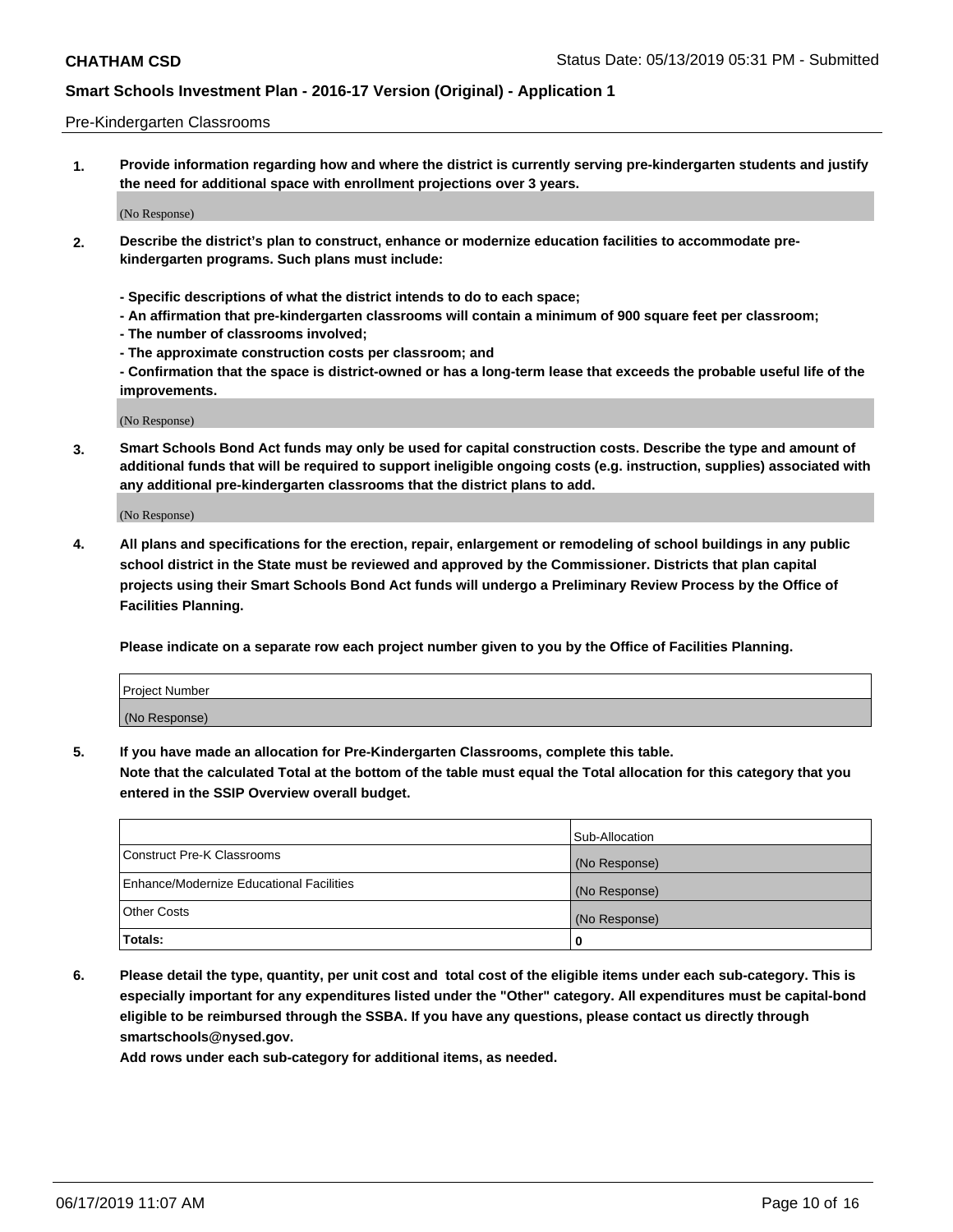Pre-Kindergarten Classrooms

| Select the allowable expenditure | Item to be purchased | Quantity      | Cost per Item | <b>Total Cost</b> |
|----------------------------------|----------------------|---------------|---------------|-------------------|
| type.                            |                      |               |               |                   |
| Repeat to add another item under |                      |               |               |                   |
| each type.                       |                      |               |               |                   |
| (No Response)                    | (No Response)        | (No Response) | (No Response) | (No Response)     |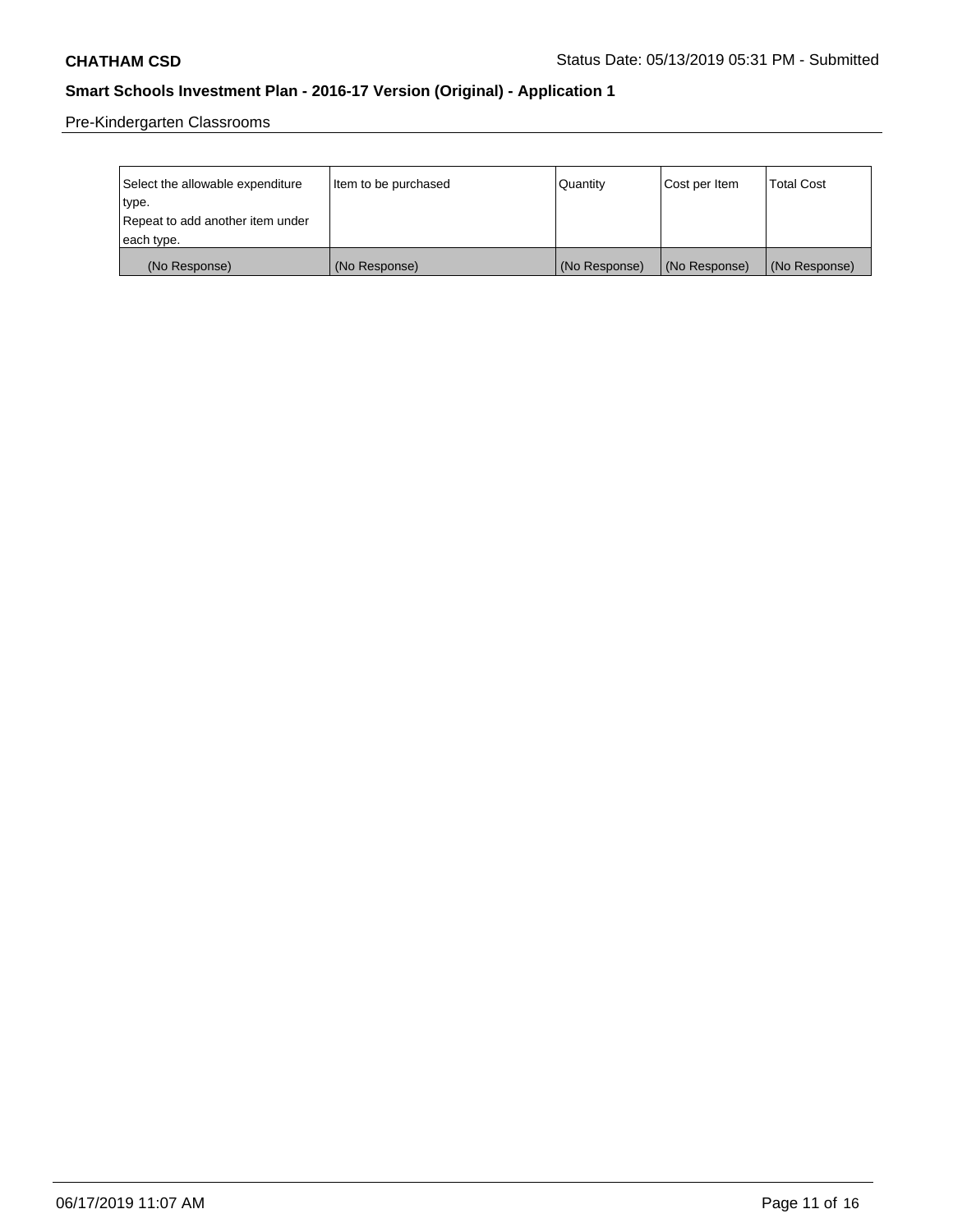Replace Transportable Classrooms

**1. Describe the district's plan to construct, enhance or modernize education facilities to provide high-quality instructional space by replacing transportable classrooms.**

(No Response)

**2. All plans and specifications for the erection, repair, enlargement or remodeling of school buildings in any public school district in the State must be reviewed and approved by the Commissioner. Districts that plan capital projects using their Smart Schools Bond Act funds will undergo a Preliminary Review Process by the Office of Facilities Planning.**

**Please indicate on a separate row each project number given to you by the Office of Facilities Planning.**

| Project Number |  |
|----------------|--|
|                |  |
|                |  |
|                |  |
|                |  |
| (No Response)  |  |
|                |  |
|                |  |
|                |  |

**3. For large projects that seek to blend Smart Schools Bond Act dollars with other funds, please note that Smart Schools Bond Act funds can be allocated on a pro rata basis depending on the number of new classrooms built that directly replace transportable classroom units.**

**If a district seeks to blend Smart Schools Bond Act dollars with other funds describe below what other funds are being used and what portion of the money will be Smart Schools Bond Act funds.**

(No Response)

**4. If you have made an allocation for Replace Transportable Classrooms, complete this table. Note that the calculated Total at the bottom of the table must equal the Total allocation for this category that you entered in the SSIP Overview overall budget.**

|                                                | Sub-Allocation |
|------------------------------------------------|----------------|
| Construct New Instructional Space              | (No Response)  |
| Enhance/Modernize Existing Instructional Space | (No Response)  |
| <b>Other Costs</b>                             | (No Response)  |
| Totals:                                        | 0              |

**5. Please detail the type, quantity, per unit cost and total cost of the eligible items under each sub-category. This is especially important for any expenditures listed under the "Other" category. All expenditures must be capital-bond eligible to be reimbursed through the SSBA. If you have any questions, please contact us directly through smartschools@nysed.gov.**

| Select the allowable expenditure | Item to be purchased | l Quantitv    | Cost per Item | <b>Total Cost</b> |
|----------------------------------|----------------------|---------------|---------------|-------------------|
| type.                            |                      |               |               |                   |
| Repeat to add another item under |                      |               |               |                   |
| each type.                       |                      |               |               |                   |
| (No Response)                    | (No Response)        | (No Response) | (No Response) | (No Response)     |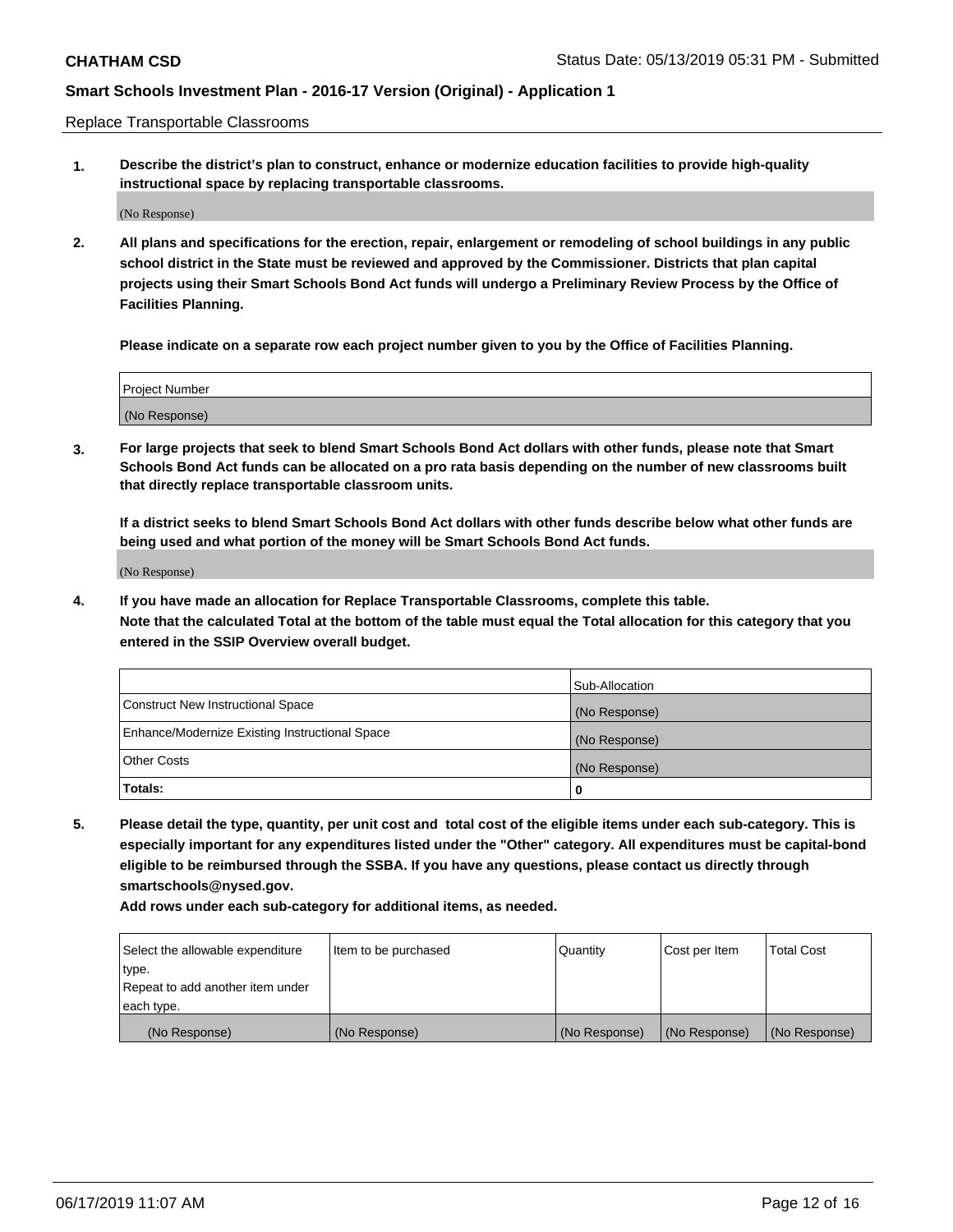### High-Tech Security Features

### **1. Describe how you intend to use Smart Schools Bond Act funds to install high-tech security features in school buildings and on school campuses.**

Safety and security is a priority for the Chatham Central School District. A reliable classroom communication system is an integral part of an emergency preparedness plan for Chatham. In the event of an emergency, getting the correct information to the correct individual or group of individuals would be critical.

The current system is an analog system that was installed many years ago. There are some areas with unreliable service and some areas that are not serviced at all. In addition, the system can handle voice calls but is not manageable. The district is proposing to replace the current system with a Voice over IP system. Currently, in the event of a 9-11 call, the district knows there is an emergency, but can't identify where. With the new system the district can identify the specific room. Response time will be cut dramatically. This system combines a traditional audio system with a digital display. The digital display normally displays incoming calls. In an emergency, the administration could scroll messages such as "shelter in place, intruder in the building." This would alert the classroom and not the intruder. The Audio system is normally a phone, but the administration can manage emergency calls to the classrooms. The administration can direct information to specific groups of phones such as a wing, grade level, or floor level.

**2. All plans and specifications for the erection, repair, enlargement or remodeling of school buildings in any public school district in the State must be reviewed and approved by the Commissioner. Districts that plan capital projects using their Smart Schools Bond Act funds will undergo a Preliminary Review Process by the Office of Facilities Planning.** 

**Please indicate on a separate row each project number given to you by the Office of Facilities Planning.**

| <b>Project Number</b> |  |
|-----------------------|--|
| 10-10-01-04-7-999-BA1 |  |

### **3. Was your project deemed eligible for streamlined Review?**

- Yes
- $\square$  No
- **3a. Districts with streamlined projects must certify that they have reviewed all installations with their licensed architect or engineer of record, and provide that person's name and license number. The licensed professional must review the products and proposed method of installation prior to implementation and review the work during and after completion in order to affirm that the work was code-compliant, if requested.**

By checking this box, you certify that the district has reviewed all installations with a licensed architect or engineer of record.

**4. Include the name and license number of the architect or engineer of record.**

| Name          | . License Number |
|---------------|------------------|
| Matt Monaghan | 29199            |

**5. If you have made an allocation for High-Tech Security Features, complete this table.**

**Note that the calculated Total at the bottom of the table must equal the Total allocation for this category that you entered in the SSIP Overview overall budget.**

|                                                      | Sub-Allocation |
|------------------------------------------------------|----------------|
| Capital-Intensive Security Project (Standard Review) | l 0            |
| Electronic Security System                           | l O            |
| <b>Entry Control System</b>                          | 135,716        |
| Approved Door Hardening Project                      | $\overline{0}$ |
| <b>Other Costs</b>                                   | 37,728         |
| Totals:                                              | 173,444        |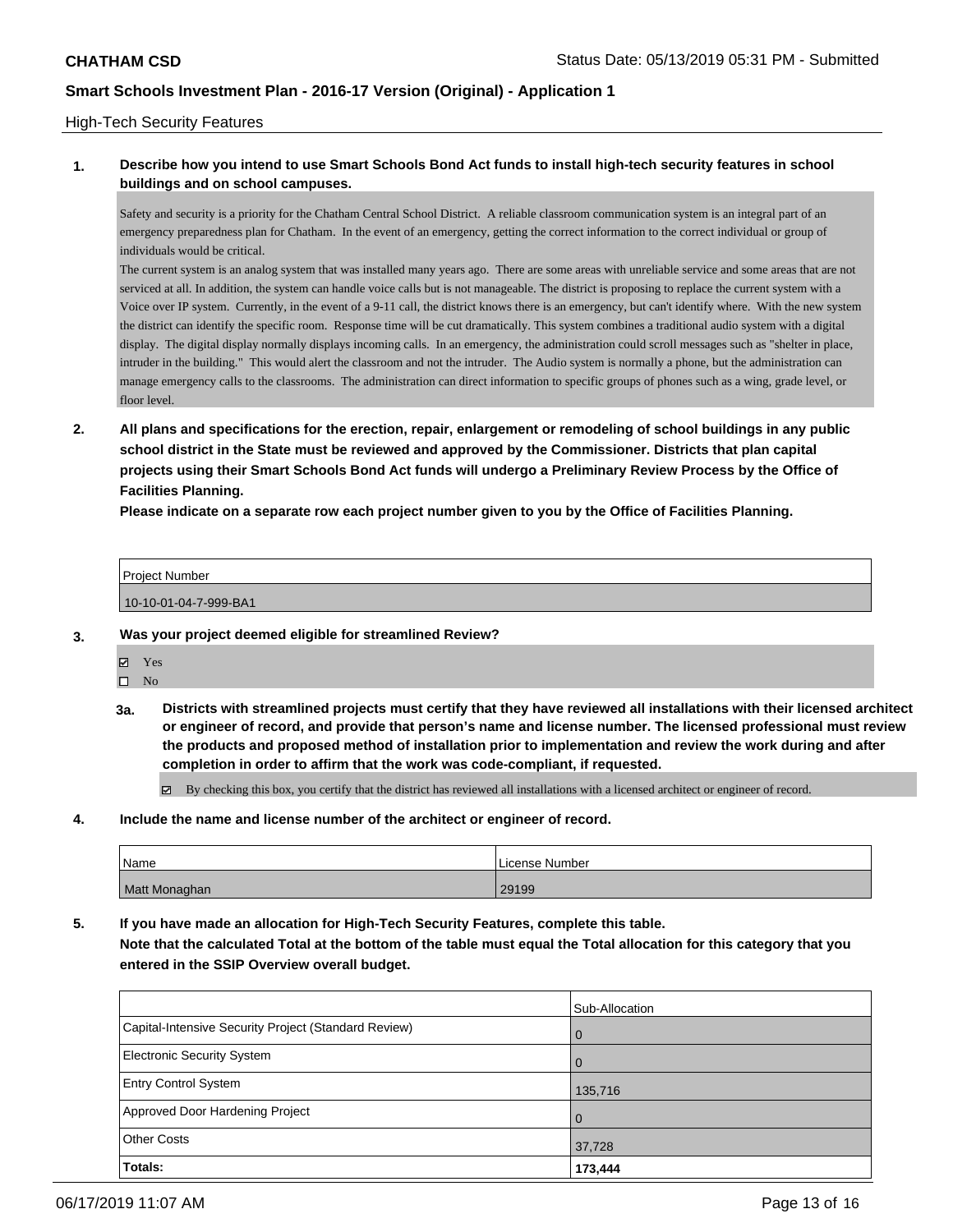## High-Tech Security Features

**6. Please detail the type, quantity, per unit cost and total cost of the eligible items under each sub-category. This is especially important for any expenditures listed under the "Other" category. All expenditures must be capital-bond eligible to be reimbursed through the SSBA. If you have any questions, please contact us directly through smartschools@nysed.gov.**

| Select the allowable expenditure<br>type.<br>Repeat to add another item under<br>each type.                     | Item to be purchased                                                                                                                                                         | Quantity | Cost per Item | <b>Total Cost</b> |
|-----------------------------------------------------------------------------------------------------------------|------------------------------------------------------------------------------------------------------------------------------------------------------------------------------|----------|---------------|-------------------|
| <b>Electronic Security System</b>                                                                               | CAB-9K12A-NA= Power Cord,<br>125VAC 13A NEMA 5-15 Plug, North<br>America                                                                                                     | 4.00     | 13            | 52                |
| <b>Electronic Security System</b>                                                                               | NIM-2FXS/4FXOP 2-Port FXS/FXS-<br>E/DID and 4-Port FXO Network<br>Interface Module NIM-2FXS/4FXOP 2-<br>Port FXS/FXS-E/DID and 4-Port FXO<br><b>Network Interface Module</b> | 2.00     | 714           | 1,428             |
| <b>Electronic Security System</b>                                                                               | PVDM4-32 32-channel DSP module                                                                                                                                               | 2.00     | 867           | 1,734             |
| <b>Electronic Security System</b>                                                                               | BE6K-START-UWL35 BE6000 Starter<br>Bundle with 35 UWL Standard<br>Licenses                                                                                                   | 1.00     | 510           | 510               |
| <b>Electronic Security System</b><br>BE6M-M4-K9= Cisco Business Edition<br>6000M Svr (M4), Export Restricted SW |                                                                                                                                                                              | 2.00     | 4,794         | 9,588             |
| <b>Electronic Security System</b>                                                                               | CP-7800-WMK= Spare Wallmount Kit<br>for Cisco UC Phone 7800 Series                                                                                                           | 10.00    | 38            | 380               |
| <b>Electronic Security System</b>                                                                               | CP-7841-K9= Cisco UC Phone 7841                                                                                                                                              | 201.00   | 186           | 37,386            |
| <b>Electronic Security System</b>                                                                               | CP-8821-K9-BUN Cisco Unified<br>Wireless IP Phone 8821, World Mode<br><b>Bundle</b>                                                                                          | 7.00     | 452           | 3,164             |
| <b>Electronic Security System</b>                                                                               | CP-8832-K9= Cisco 8832 Spare in<br>charcoal color for North America                                                                                                          | 3.00     | 813           | 2,439             |
| <b>Electronic Security System</b>                                                                               | CP-8845-K9= Cisco IP Phone 8845                                                                                                                                              | 30.00    | 293           | 8,790             |
| <b>Electronic Security System</b>                                                                               | CP-8865-K9= Cisco IP Phone 8865                                                                                                                                              | 10.00    | 405           | 4,050             |
| CP-BEKEM= Cisco IP Phone 8800<br><b>Electronic Security System</b><br><b>Key Expansion Module</b>               |                                                                                                                                                                              | 10.00    | 250           | 2,500             |
| ISR4321-V/K9 Cisco ISR 4321 Bundle,<br><b>Electronic Security System</b><br>w/UC License, CUBE-10               |                                                                                                                                                                              | 2.00     | 1,579         | 3,158             |
| <b>Electronic Security System</b>                                                                               | NIM-1MFT-T1/E1 1 port Multiflex<br>Trunk Voice/Clear-channel Data T1/E1<br>Module                                                                                            | 2.00     | 729           | 1,458             |
| <b>Electronic Security System</b>                                                                               | UCSC-PSU1-770W= Cisco UCS<br>770W AC Power Supply for Rack<br>Server                                                                                                         | 2.00     | 357           | 714               |
| <b>Electronic Security System</b>                                                                               | <b>BE6K-UCL-ENH Cisco Business</b><br>Edition 6000 - Enhanced First Year                                                                                                     | 208.00   | 107           | 22,256            |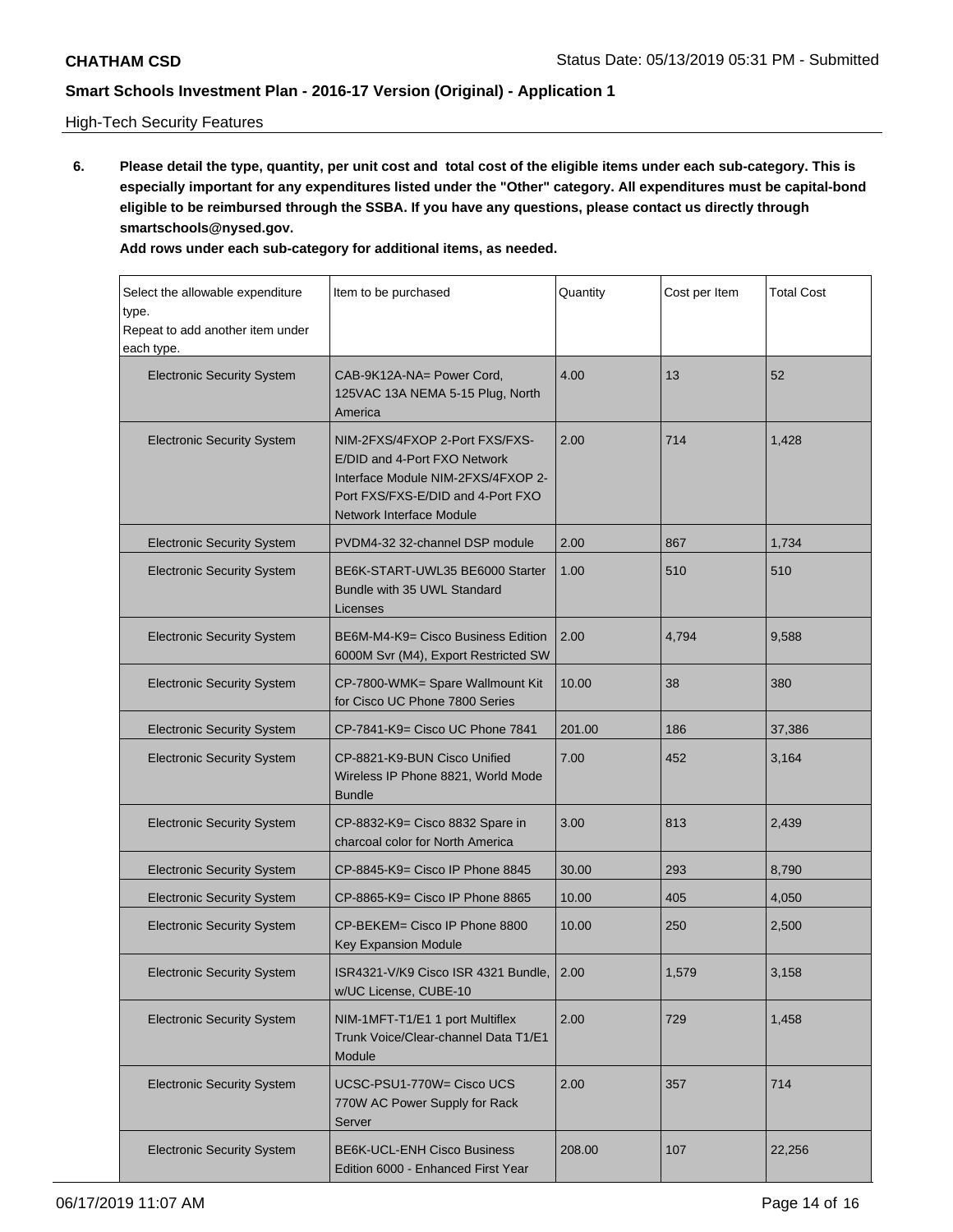High-Tech Security Features

| Select the allowable expenditure<br>type.<br>Repeat to add another item under<br>each type. | Item to be purchased                                                                                                                 | Quantity | Cost per Item | <b>Total Cost</b> |
|---------------------------------------------------------------------------------------------|--------------------------------------------------------------------------------------------------------------------------------------|----------|---------------|-------------------|
|                                                                                             | User Connect License Required for<br>installation.                                                                                   |          |               |                   |
| <b>Electronic Security System</b>                                                           | business Edition 6000 - Essential First<br>Year User Connect License required at<br>installation                                     | 8.00     | 20            | 160               |
| <b>Electronic Security System</b>                                                           | BE6K-UCL-VM Cisco Business Edition<br>6000- Voicemail/Unified Messaging<br>First Year License required at<br>Installation            | 208.00   | 38            | 7,904             |
| <b>Electronic Security System</b>                                                           | CON-ECMU-BE11WXUR SWSS<br>UPGRADES BE6000 v11 UWL<br><b>Standard Starter licenses</b>                                                | 1.00     | 350           | 350               |
| <b>Electronic Security System</b>                                                           | CON-ECMU-UCMENHUC SWSS<br>UPGRADES BE6K UCM 10X Enhance                                                                              | 208.00   | 17            | 3,536             |
| <b>Electronic Security System</b>                                                           | CON-ECMU-UCMESSUC SWSS<br><b>UPGRADES BE6K UCM 10X Essenti</b>                                                                       | 8.00     | 4             | 32                |
| <b>Electronic Security System</b>                                                           | CON-ECMU-UCN10XVM SWSS<br><b>UPGRADES BE6K - Unity Connect</b>                                                                       | 208.00   | 6             | 1,248             |
| <b>Electronic Security System</b>                                                           | CON-OS-BE6M4M4K SNTC-<br>8X5XNBDOS Cisco Business Edition<br>6000M Svr (M4), E                                                       | 2.00     | 276           | 552               |
| <b>Electronic Security System</b>                                                           | CON-OS-ISR4321V SNTC-<br>8X5XNBDOS Cisco ISR 4321 UC<br>Bundle, PVDM4-32, UC L                                                       | 2.00     | 333           | 666               |
| <b>Electronic Security System</b>                                                           | CON-SNT-CPL8832K SNTC-<br>8X5XNBD Cisco 8832 Spare in<br>charcoal color for N                                                        | 10.00    | 62            | 620               |
| <b>Electronic Security System</b>                                                           | FL-CME-SRST-25 SRST-First Year 25<br>Seat License required for installation                                                          | 2.00     | 332           | 664               |
| <b>Electronic Security System</b>                                                           | IPTA-IC250 InformaCast Universal<br>End Point Licensing (required For IP<br>Phones, Desktops, and IP Speakers)-<br>250 license block | 1.00     | 4,950         | 4,950             |
| <b>Electronic Security System</b>                                                           | PS-SNY-ADV Project Completion -<br><b>Project Management</b>                                                                         | 1.00     | 12,277        | 12,277            |
| <b>Electronic Security System</b>                                                           | <b>ARMS-ARS Phase 1 - Annese Remote</b><br>Support, 30 Hours                                                                         | 30.00    | 105           | 3,150             |
| <b>Other Costs</b>                                                                          | PS-SNY-ADV Phase 1 - Unified<br>Collaboration                                                                                        | 1.00     | 37,728        | 37,728            |